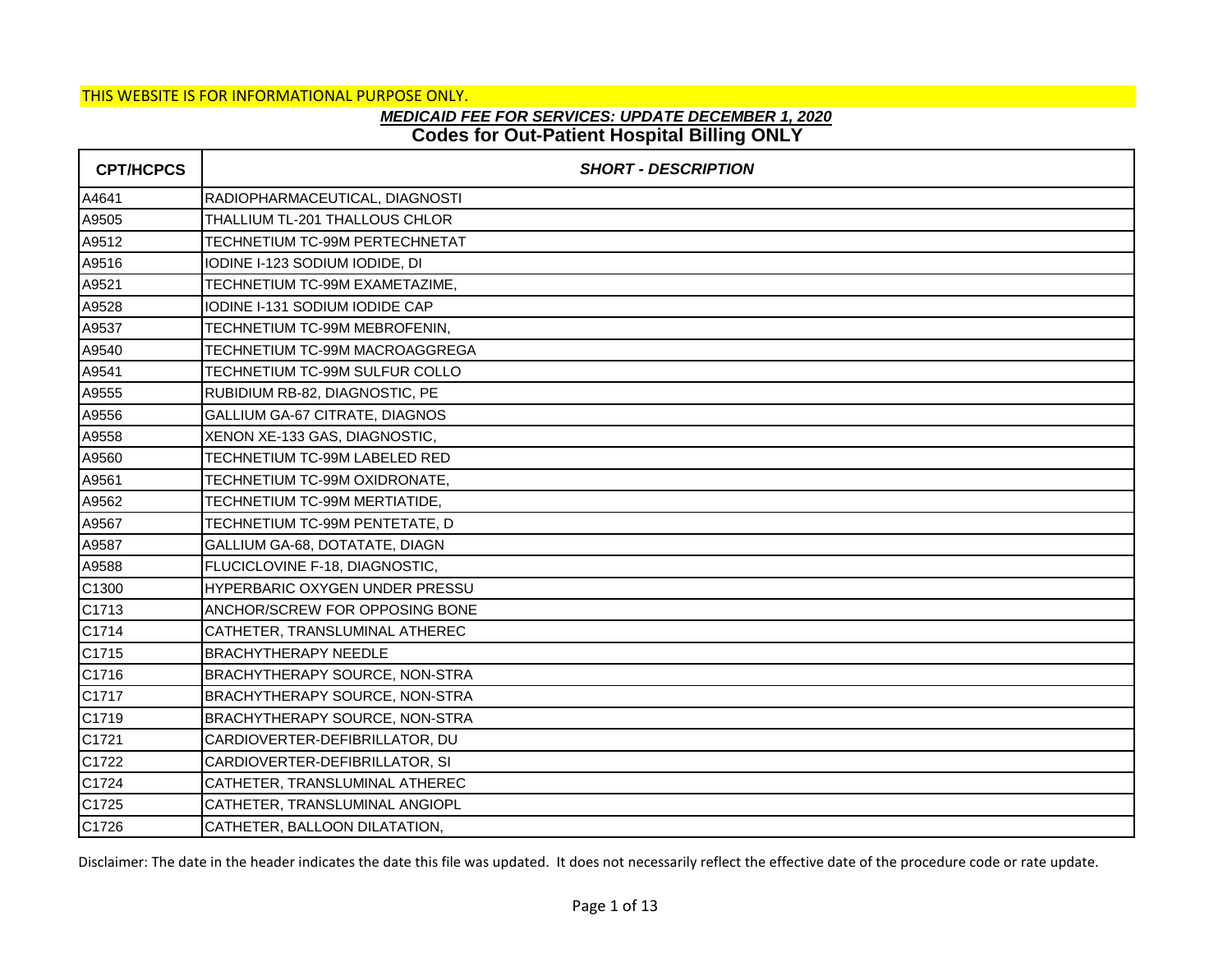# **Codes for Out-Patient Hospital Billing ONLY** *MEDICAID FEE FOR SERVICES: UPDATE DECEMBER 1, 2020*

| <b>CPT/HCPCS</b> | <b>SHORT - DESCRIPTION</b>     |
|------------------|--------------------------------|
| C1727            | CATHETER, BALLOON TISSUE DISSE |
| C1728            | CATHETER, BRACHYTHERAPY SEED A |
| C1729            | CATHETER, DRAINAGE             |
| C1730            | CATHETER, ELECTROPHYSIOLOGY, D |
| C1731            | CATHETER, ELECTROPHYSIOLOGY, D |
| C1732            | CATHETER, ELECTROPHYSIOLOGY, D |
| C1733            | CATHETER, ELECTROPHYSIOLOGY, D |
| C1734            | ORTHOPEDIC/DEVICE/DRUG MATRIX  |
| C1748            | ENDOSCOPE, SINGLE-USE (I.E. DI |
| C1749            | ENDOSCOPE, RETROGRADE IMAGING/ |
| C1750            | CATHETER, HEMODIALYSIS, LONG-T |
| C1751            | CATHETER, INFUSION, INSERTED P |
| C1752            | CATHETER, HEMODIALYSIS, SHORT- |
| C1753            | CATHETER, INTRAVASCULAR ULTRAS |
| C1754            | CATHETER, INTRADISCAL          |
| C1755            | CATHETER, INTRASPINAL          |
| C1756            | CATHETER, PACING, TRANSESOPHAG |
| C1757            | CATHETER, THROMBECTOMY/EMBOLEC |
| C1758            | CATHETER, URETERAL             |
| C1759            | CATHETER, INTRACARDIAC ECHOCAR |
| C1760            | CLOSURE DEVICE, VASCULAR (IMPL |
| C1762            | CONNECTIVE TISSUE, HUMAN (INCL |
| C1763            | CONNECTIVE TISSUE, NON-HUMAN ( |
| C1764            | EVENT RECORDER, CARDIAC (IMPLA |
| C1765            | <b>ADHESION BARRIER</b>        |
| C1766            | INTRODUCER/SHEATH, GUIDING, IN |
| C1767            | GENERATOR, NEUROSTIMULATOR (IM |
| C1768            | GRAFT, VASCULAR                |
| C1769            | <b>GUIDE WIRE</b>              |
| C1770            | IMAGING COIL, MAGNETIC RESONAN |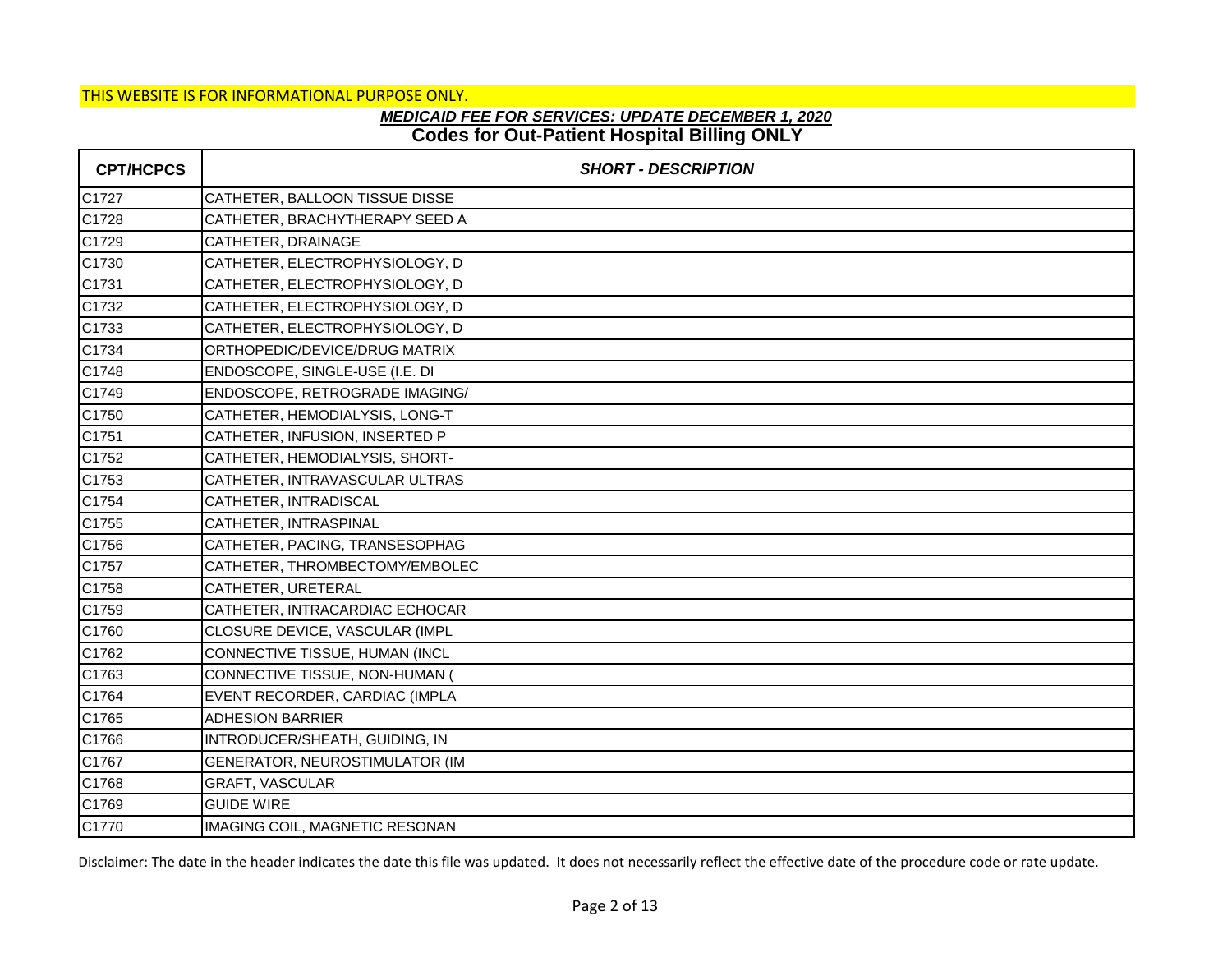# **Codes for Out-Patient Hospital Billing ONLY** *MEDICAID FEE FOR SERVICES: UPDATE DECEMBER 1, 2020*

| <b>CPT/HCPCS</b> | <b>SHORT - DESCRIPTION</b>         |
|------------------|------------------------------------|
| C1771            | REPAIR DEVICE, URINARY, INCONT     |
| C1772            | INFUSION PUMP, PROGRAMMABLE (I     |
| C1773            | RETRIEVAL DEVICE, INSERTABLE (     |
| C1776            | JOINT DEVICE (IMPLANTABLE)         |
| C1777            | LEAD, CARDIOVERTER-DEFIBRILLAT     |
| C1778            | LEAD, NEUROSTIMULATOR (IMPLANT     |
| C1779            | LEAD, PACEMAKER, TRANSVENOUS V     |
| C1780            | LENS, INTRAOCULAR (NEW TECHNOL     |
| C1781            | MESH (IMPLANTABLE)                 |
| C1782            | <b>MORCELLATOR</b>                 |
| C1783            | OCULAR IMPLANT, AQUEOUS DRAINA     |
| C1784            | OCULAR DEVICE, INTRAOPERATIVE,     |
| C1785            | PACEMAKER, DUAL CHAMBER, RATE-     |
| C1786            | PACEMAKER, SINGLE CHAMBER, RAT     |
| C1787            | PATIENT PROGRAMMER, NEUROSTIMU     |
| C1788            | PORT, INDWELLING (IMPLANTABLE)     |
| C1789            | PROSTHESIS, BREAST (IMPLANTABL     |
| C1813            | PROSTHESIS, PENILE, INFLATABLE     |
| C1814            | RETINAL TAMPONADE DEVICE, SILI     |
| C1815            | PROSTHESIS, URINARY SPHINCTER      |
| C1816            | RECEIVER AND/OR TRANSMITTER, N     |
| C1817            | SEPTAL DEFECT IMPLANT SYSTEM,      |
| C1818            | <b>INTEGRATED KERATOPROSTHESIS</b> |
| C1819            | SURGICAL TISSUE LOCALIZATION A     |
| C1820            | GENERATOR, NEUROSTIMULATOR (IM     |
| C1821            | INTERSPINOUS PROCESS DISTRACTI     |
| C1822            | GENERATOR, NEUROSTIMULATOR (IM     |
| C1824            | GENERATOR, CARDIAC CONTRACTILI     |
| C1830            | POWERED BONE MARROW BIOPSY NEE     |
| C1839            | <b>IRIS PROSTHESIS</b>             |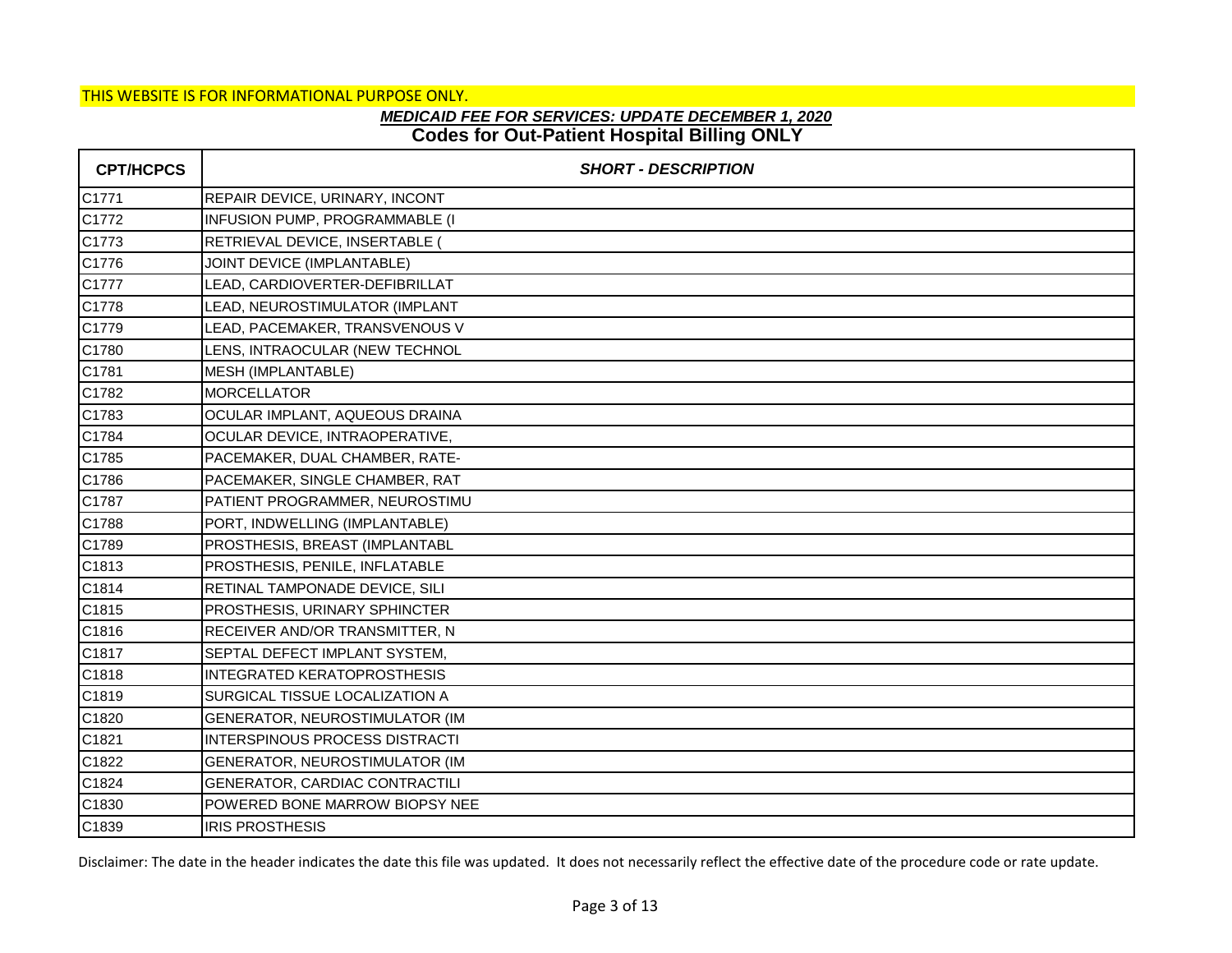## **Codes for Out-Patient Hospital Billing ONLY** *MEDICAID FEE FOR SERVICES: UPDATE DECEMBER 1, 2020*

| <b>CPT/HCPCS</b> | <b>SHORT - DESCRIPTION</b>            |
|------------------|---------------------------------------|
| C1840            | LENS, INTRAOCULAR (TELESCOPIC)        |
| C1841            | RETINAL PROSTHESIS, INCLUDES A        |
| C1849            | SKIN SUBSTITUE, SYNTHETIC, RES        |
| C1874            | STENT, COATED/COVERED, WITH DE        |
| C1875            | STENT, COATED/COVERED, WITHOUT        |
| C1876            | STENT, NON-COATED/NON-COVERED,        |
| C1877            | STENT, NON-COATED/NON-COVERED,        |
| C1878            | MATERIAL FOR VOCAL CORD MEDIAL        |
| C1880            | <b>VENA CAVA FILTER</b>               |
| C1881            | DIALYSIS ACCESS SYSTEM (IMPLAN        |
| C1882            | CARDIOVERTER-DEFIBRILLATOR, OT        |
| C1883            | ADAPTOR/EXTENSION, PACING LEAD        |
| C1884            | <b>EMBOLIZATION PROTECTIVE SYSTEM</b> |
| C1885            | CATHETER, TRANSLUMINAL ANGIOPL        |
| C1886            | CATHETER, EXTRAVASCULAR TISSUE        |
| C1887            | CATHETER, GUIDING (MAY INCLUDE        |
| C1888            | CATHETER, ABLATION, NON-CARDIA        |
| C1891            | INFUSION PUMP, NON-PROGRAMMABL        |
| C1892            | INTRODUCER/SHEATH, GUIDING, IN        |
| C1893            | INTRODUCER/SHEATH, GUIDING, IN        |
| C1894            | INTRODUCER/SHEATH, OTHER THAN         |
| C1895            | LEAD, CARDIOVERTER-DEFIBRILLAT        |
| C1896            | LEAD, CARDIOVERTER-DEFIBRILLAT        |
| C1897            | LEAD, NEUROSTIMULATOR TEST KIT        |
| C1898            | LEAD, PACEMAKER, OTHER THAN TR        |
| C1899            | LEAD, PACEMAKER/CARDIOVERTER-D        |
| C1900            | LEAD, LEFT VENTRICULAR CORONAR        |
| C1982            | CATHETER, PRESSURE-GENERATING,        |
| C2596            | PROBE, IMAGE-GUIDED, ROBOTIC,         |
| C2613            | LUNG BIOPSY PLUG WITH DELIVERY        |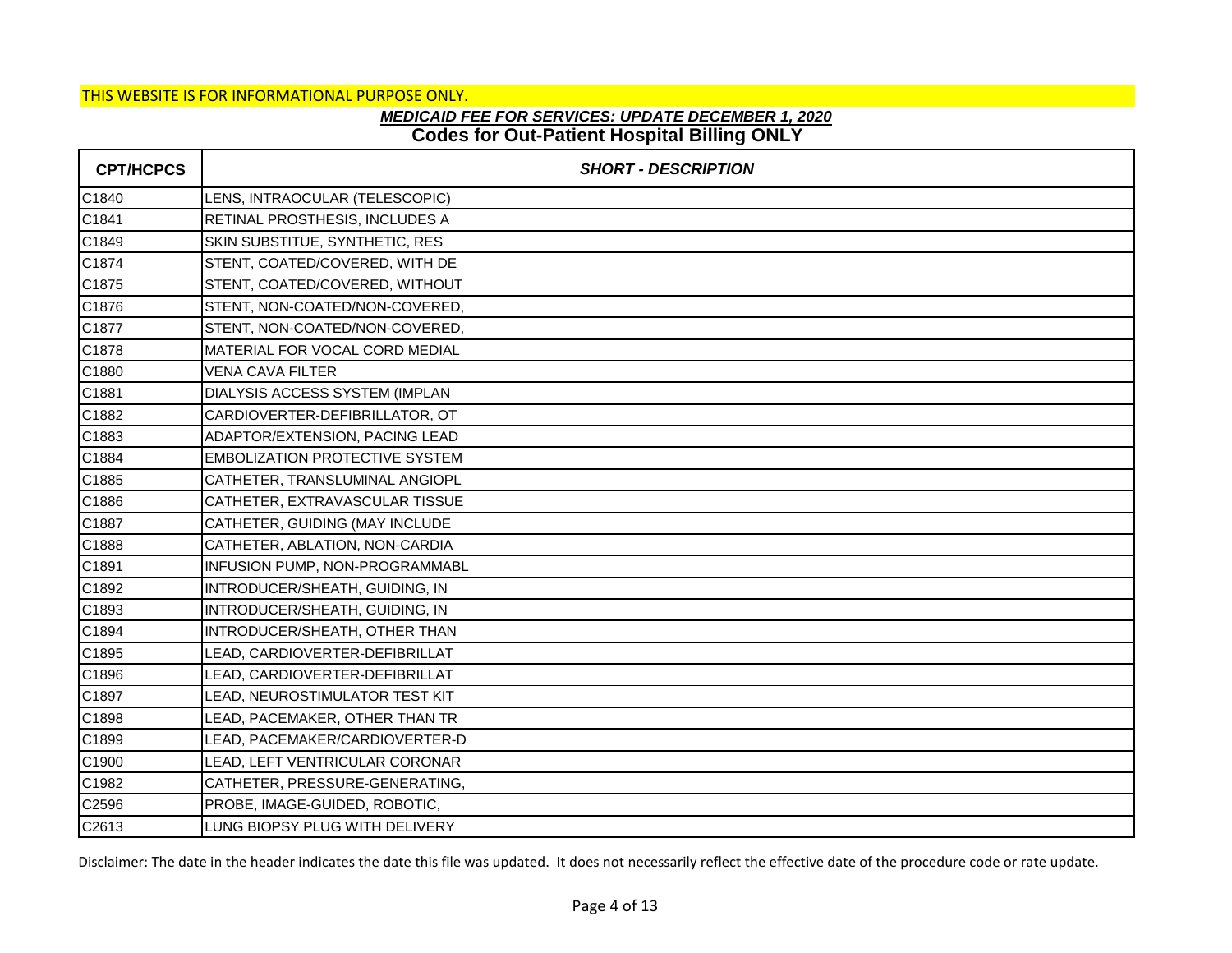## **Codes for Out-Patient Hospital Billing ONLY** *MEDICAID FEE FOR SERVICES: UPDATE DECEMBER 1, 2020*

| <b>CPT/HCPCS</b> | <b>SHORT - DESCRIPTION</b>            |
|------------------|---------------------------------------|
| C2614            | PROBE, PERCUTANEOUS LUMBAR DIS        |
| C2615            | SEALANT, PULMONARY, LIQUID            |
| C2616            | BRACHYTHERAPY SOURCE, NON-STRA        |
| C2617            | STENT, NON-CORONARY, TEMPORARY        |
| C2618            | PROBE/NEEDLE, CRYOABLATION            |
| C2619            | PACEMAKER, DUAL CHAMBER, NON R        |
| C2620            | PACEMAKER, SINGLE CHAMBER, NON        |
| C2621            | PACEMAKER, OTHER THAN SINGLE O        |
| C2622            | PROSTHESIS, PENILE, NON-INFLAT        |
| C2623            | CATHETER, TRANSLUMINAL ANGIOPL        |
| C2624            | IMPLANTABLE WIRELESS PULMONARY        |
| C2625            | STENT, NON-CORONARY, TEMPORARY        |
| C2626            | INFUSION PUMP, NON-PROGRAMMABL        |
| C2627            | CATHETER, SUPRAPUBIC/CYSTOSCOP        |
| C2628            | CATHETER, OCCLUSION                   |
| C2629            | INTRODUCER/SHEATH, OTHER THAN         |
| C2630            | CATHETER, ELECTROPHYSIOLOGY, D        |
| C2631            | REPAIR DEVICE, URINARY, INCONT        |
| C2634            | BRACHYTHERAPY SOURCE, NON-STRA        |
| C2635            | BRACHYTHERAPY SOURCE, NON-STRA        |
| C2636            | BRACHYTHERAPY LINEAR SOURCE, N        |
| C2637            | BRACHYTHERAPY SOURCE, NON-STRA        |
| C2638            | BRACHYTHERAPY SOURCE, STRANDED        |
| C2639            | BRACHYTHERAPY SOURCE, NON-STRA        |
| C2640            | <b>BRACHYTHERAPY SOURCE, STRANDED</b> |
| C2641            | BRACHYTHERAPY SOURCE, NON-STRA        |
| C2642            | BRACHYTHERAPY SOURCE, STRANDED        |
| C2643            | <b>BRACHYTHERAPY SOURCE, NON-STRA</b> |
| C2644            | <b>BRACHYTHERAPY SOURCE, CESIUM-1</b> |
| C2645            | BRACHYTHERAPY PLANAR SOURCE, P        |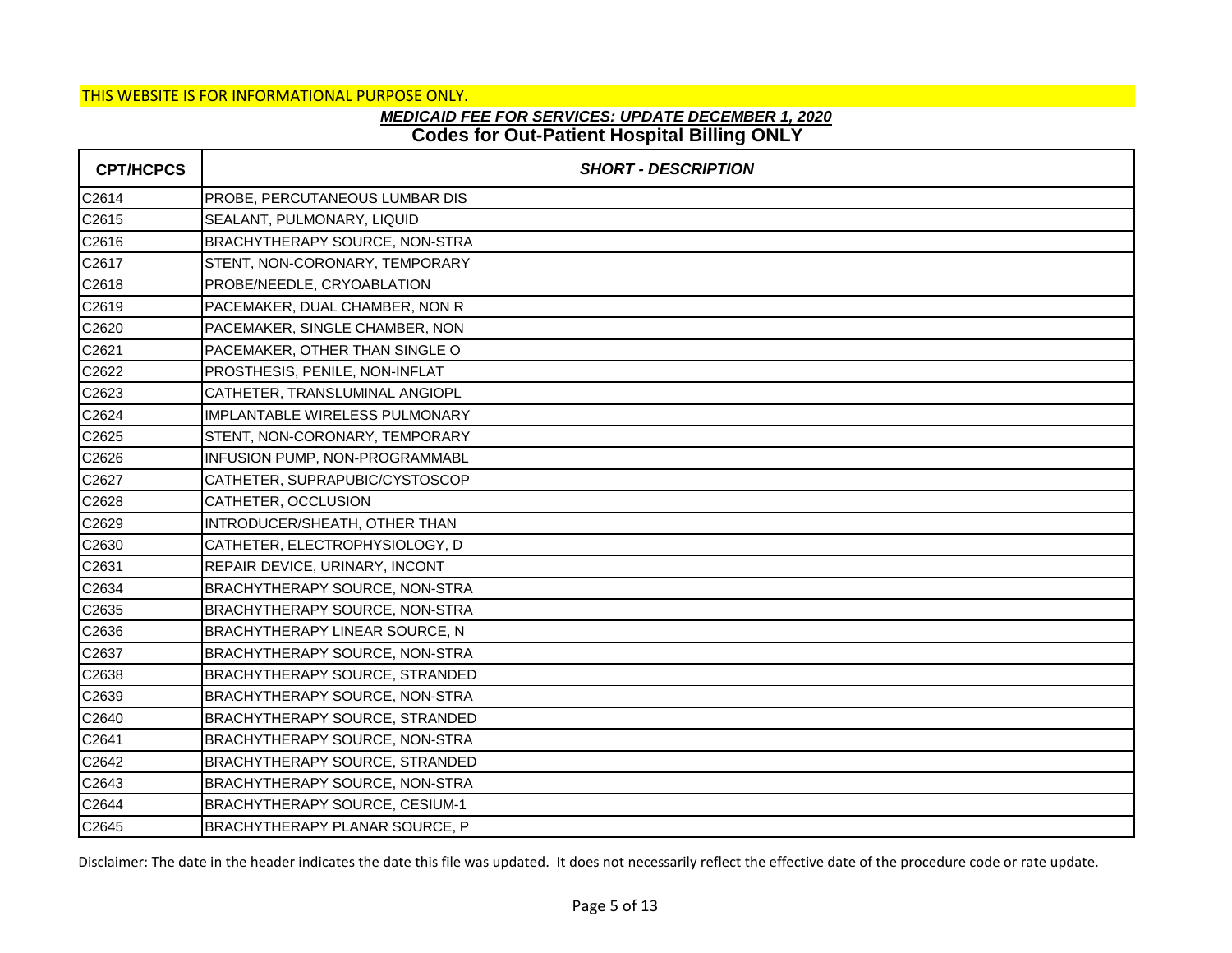# **Codes for Out-Patient Hospital Billing ONLY** *MEDICAID FEE FOR SERVICES: UPDATE DECEMBER 1, 2020*

| <b>CPT/HCPCS</b> | <b>SHORT - DESCRIPTION</b>            |
|------------------|---------------------------------------|
| C2698            | <b>BRACHYTHERAPY SOURCE, STRANDED</b> |
| C2699            | BRACHYTHERAPY SOURCE, NON-STRA        |
| C5271            | APPLICATION OF LOW COST SKIN S        |
| C5272            | APPLICATION OF LOW COST SKIN S        |
| C5273            | APPLICATION OF LOW COST SKIN S        |
| C5274            | APPLICATION OF LOW COST SKIN S        |
| C5275            | APPLICATION OF LOW COST SKIN S        |
| C5276            | APPLICATION OF LOW COST SKIN S        |
| C5277            | <b>APPLICATION OF LOW COST SKIN S</b> |
| C5278            | <b>APPLICATION OF LOW COST SKIN S</b> |
| C8900            | MAGNETIC RESONANCE ANGIOGRAPHY        |
| C8901            | MAGNETIC RESONANCE ANGIOGRAPHY        |
| C8902            | MAGNETIC RESONANCE ANGIOGRAPHY        |
| C8903            | MAGNETIC RESONANCE IMAGING WIT        |
| C8905            | MAGNETIC RESONANCE IMAGING WIT        |
| C8906            | MAGNETIC RESONANCE IMAGING WIT        |
| C8908            | <b>MAGNETIC RESONANCE IMAGING WIT</b> |
| C8909            | <b>MAGNETIC RESONANCE ANGIOGRAPHY</b> |
| C8910            | MAGNETIC RESONANCE ANGIOGRAPHY        |
| C8911            | MAGNETIC RESONANCE ANGIOGRAPHY        |
| C8912            | IMAGNETIC RESONANCE ANGIOGRAPHY       |
| C8913            | MAGNETIC RESONANCE ANGIOGRAPHY        |
| C8914            | MAGNETIC RESONANCE ANGIOGRAPHY        |
| C8918            | <b>MAGNETIC RESONANCE ANGIOGRAPHY</b> |
| C8919            | MAGNETIC RESONANCE ANGIOGRAPHY        |
| C8920            | <b>MAGNETIC RESONANCE ANGIOGRAPHY</b> |
| C8921            | TRANSTHORACIC ECHOCARDIOGRAPHY        |
| C8922            | TRANSTHORACIC ECHOCARDIOGRAPHY        |
| C8923            | TRANSTHORACIC ECHOCARDIOGRAPHY        |
| C8924            | TRANSTHORACIC ECHOCARDIOGRAPHY        |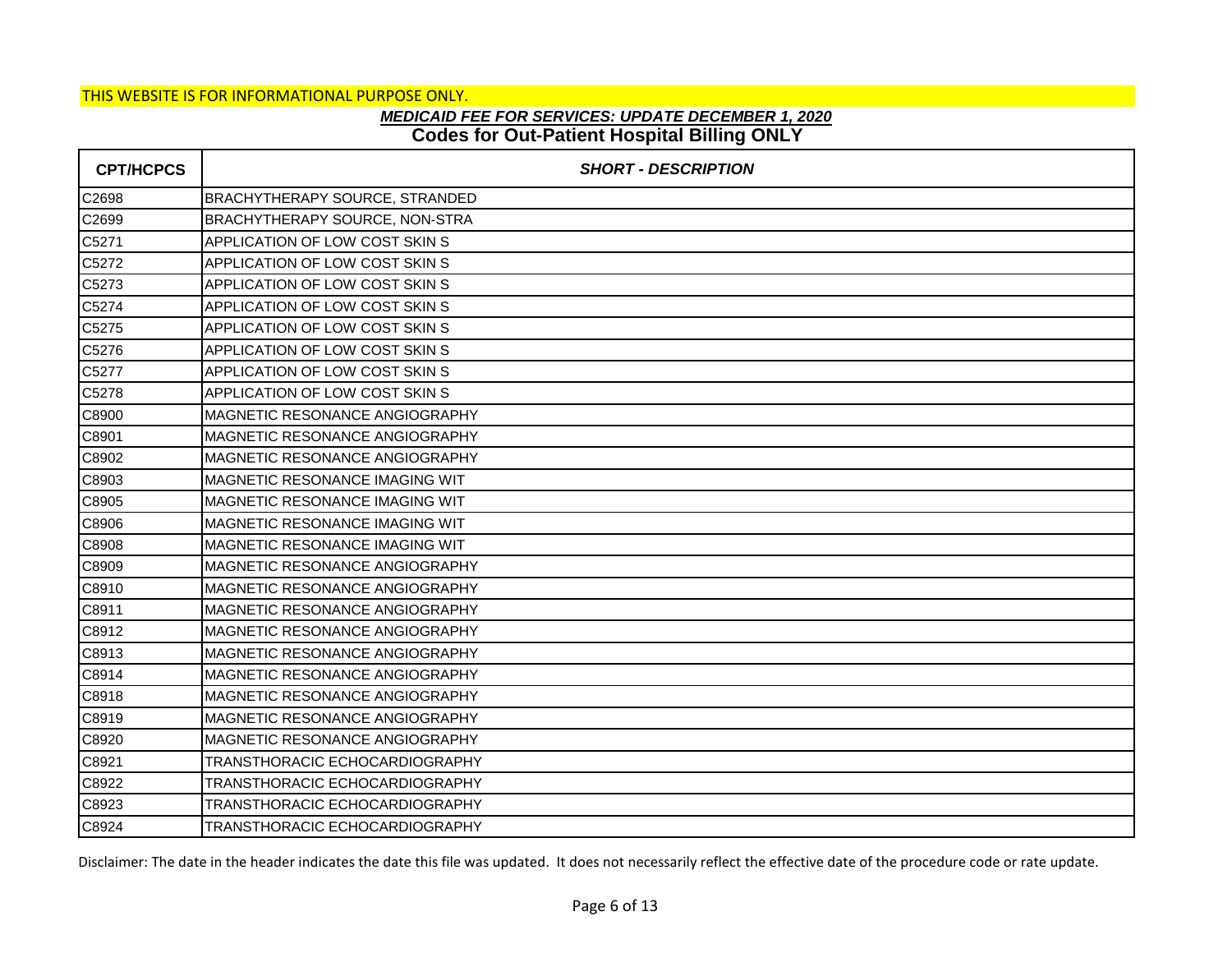# **Codes for Out-Patient Hospital Billing ONLY** *MEDICAID FEE FOR SERVICES: UPDATE DECEMBER 1, 2020*

| <b>CPT/HCPCS</b> | <b>SHORT - DESCRIPTION</b>            |
|------------------|---------------------------------------|
| C8925            | TRANSESOPHAGEAL ECHOCARDIOGRAP        |
| C8926            | TRANSESOPHAGEAL ECHOCARDIOGRAP        |
| C8927            | TRANSESOPHAGEAL ECHOCARDIOGRAP        |
| C8928            | TRANSTHORACIC ECHOCARDIOGRAPHY        |
| C8929            | TRANSTHORACIC ECHOCARDIOGRAPHY        |
| C8930            | TRANSTHORACIC ECHOCARDIOGRAPHY        |
| C8931            | MAGNETIC RESONANCE ANGIOGRAPHY        |
| C8932            | MAGNETIC RESONANCE ANGIOGRAPHY        |
| C8933            | MAGNETIC RESONANCE ANGIOGRAPHY        |
| C8934            | <b>MAGNETIC RESONANCE ANGIOGRAPHY</b> |
| C8935            | MAGNETIC RESONANCE ANGIOGRAPHY        |
| C8936            | <b>MAGNETIC RESONANCE ANGIOGRAPHY</b> |
| C8957            | IV INFUS FOR THER/DIAG PROLONG        |
| C9021            | INJECTION, OBINUTUZUMAB, 10 MG        |
| C9041            | INJECTION, COAGULATION FACTOR         |
| C9047            | INJECTION, CAPLACIZUMAB-YHDP,         |
| C9054            | INJECTION, LEFAMULIN (XENLETA)        |
| C9055            | INJECTION, BREXANOLONE, 1MG           |
| C9059            | INJECTION, MELOXICAM, 1 MG            |
| C9061            | INJECTION, TEPROTUMUMAB-TRBW,         |
| C9063            | INJECTION, EPTINEZUMAB-JJMR, 1        |
| C9113            | INJECTION, PANTOPRAZOLE SODIUM        |
| C9122            | MOMETASONE FUROATE SINUS IMPLA        |
| C9132            | PROTHROMBIN COMPLEX CONCENTRAT        |
| C9248            | INJECTION, CLEVIDIPINE BUTYRAT        |
| C9250            | HUMAN PLASMA FIBRIN SEALANT 2         |
| C9285            | LIDOCAINE 70 MG/TETRACAINE 70         |
| C9290            | INJECTION, BUPIVACAINE LIPOSOM        |
| C9293            | INJECTION, GLUCARPIDASE, 10 UN        |
| C9352            | <b>MICROPOROUS COLLAGEN IMPLANTAB</b> |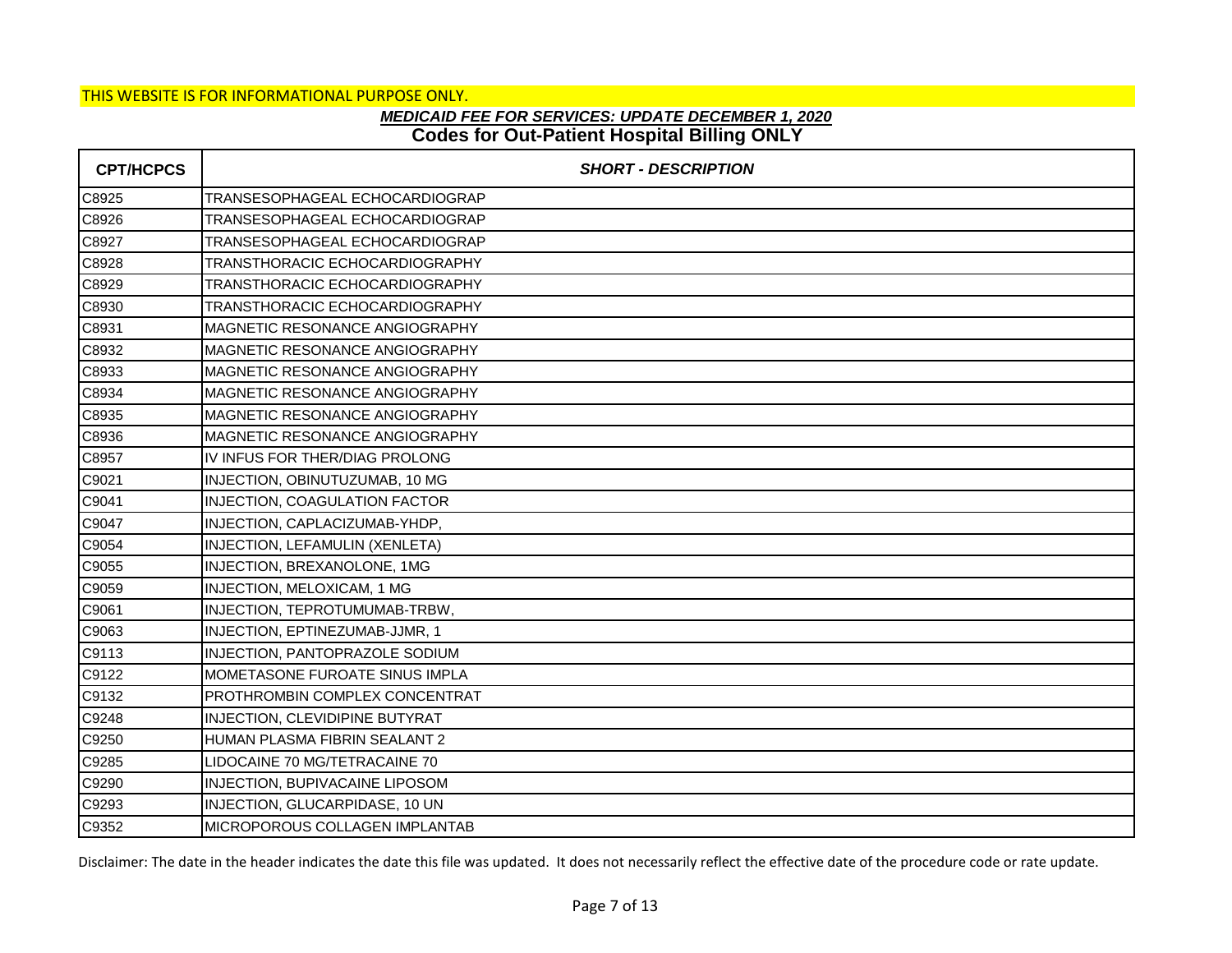# **Codes for Out-Patient Hospital Billing ONLY** *MEDICAID FEE FOR SERVICES: UPDATE DECEMBER 1, 2020*

| <b>CPT/HCPCS</b> | <b>SHORT - DESCRIPTION</b>            |
|------------------|---------------------------------------|
| C9353            | MICROPOROUS COLLAGEN IMPLANTAB        |
| C9354            | ACELLULAR PERICARD TISSUE MATR        |
| C9355            | COLLAGEN NERVE CUFF PER 0.5 CE        |
| C9356            | TENDON, POROUS MATRIX OF CROSS        |
| C9358            | DERMAL SUBSTITUTE, NATIVE, NON        |
| C9359            | POROUS PURIFIED COLLAGEN MATRI        |
| C9360            | DERMAL SUBSTITUTE, NATIVE, NON        |
| C9361            | COLLAGEN MATRIX NERVE WRAP PER        |
| C9362            | POROUS PURIFIED COLLAGEN MATRI        |
| C9363            | SKIN SUBSTITUTE, INTEGRA MESHE        |
| C9364            | PORCINE IMPLANT, PERMACOL, PER        |
| C9367            | SKIN SUBSTITUTE, ENDOFORM DERM        |
| C9399            | UNCLASSIFIED DRUGS OR BIOLOGIC        |
| C9441            | INJECTION, FERRIC CARBOXYMALTO        |
| C9460            | INJECTION, CANGRELOR, 1 MG            |
| C9600            | PERCUTANEOUS TRANSCATHETER PLA        |
| C9601            | PERCUTANEOUS TRANSCATHETER PLA        |
| C9602            | PERCUTANEOUS TRANSLUMINAL CORO        |
| C9603            | PERCUTANEOUS TRANSLUMINAL CORO        |
| C9604            | PERCUTANEOUS TRANSLUMINAL REVA        |
| C9605            | PERCUTANEOUS TRANSLUMINAL REVA        |
| C9606            | <b>PERCUTANEOUS TRANSLUMINAL REVA</b> |
| C9607            | PERCUTANEOUS TRANSLUMINAL REVA        |
| C9608            | PERCUTANEOUS TRANSLUMINAL REVA        |
| C9716            | <b>CREATIONS OF THERMAL ANAL LESI</b> |
| C9725            | PLACEMENT OF ENDORECTAL INTRAC        |
| C9726            | PLACEMENT & REMOV APPLIC IN BR        |
| C9727            | <b>INSERTION OF IMPLANTS INTO SOF</b> |
| C9728            | PLACEMENT OF INTERSTITIAL DEVI        |
| C9733            | NON-OPHTHALMIC FLUORESCENT VAS        |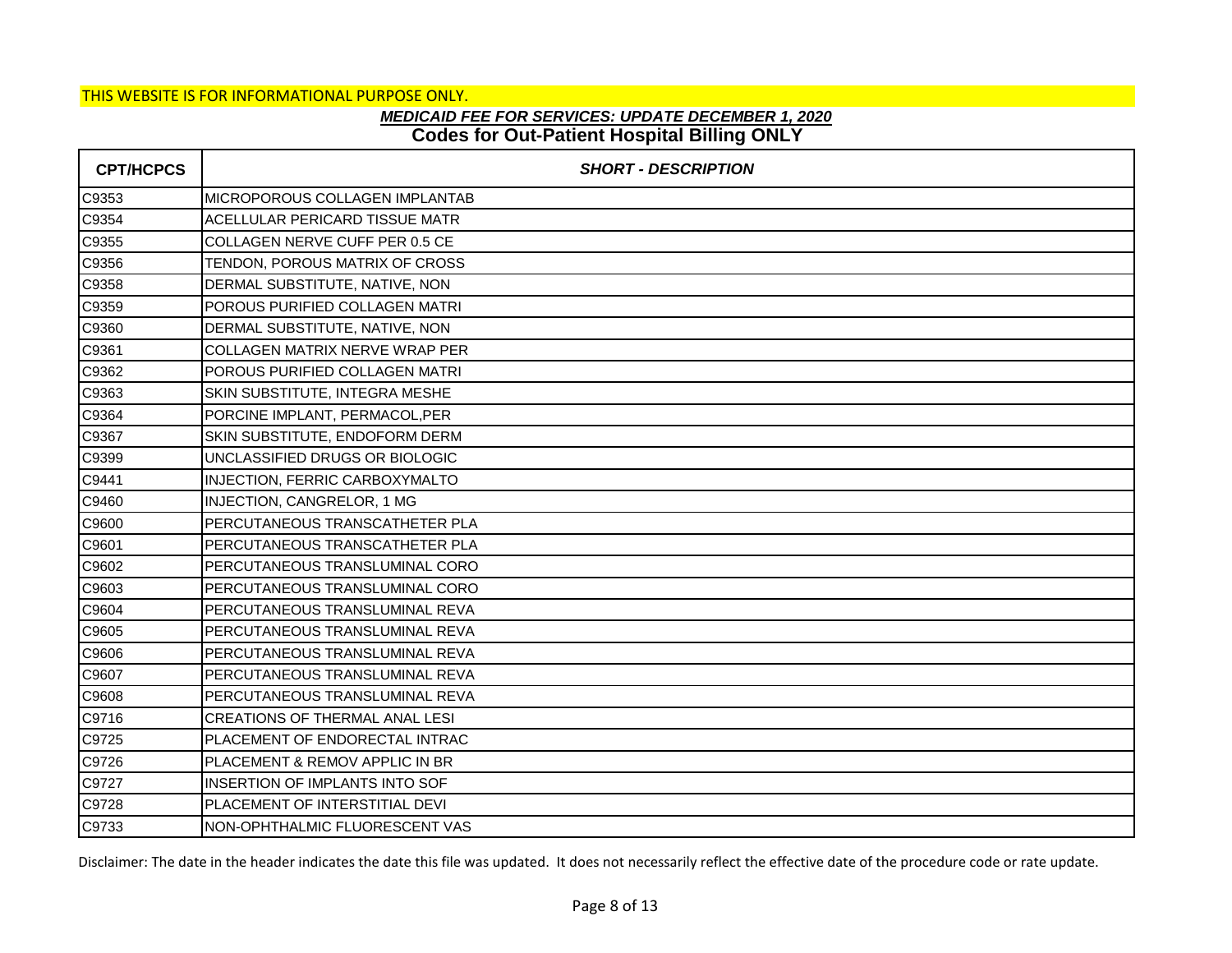# **Codes for Out-Patient Hospital Billing ONLY** *MEDICAID FEE FOR SERVICES: UPDATE DECEMBER 1, 2020*

| <b>CPT/HCPCS</b> | <b>SHORT - DESCRIPTION</b>            |
|------------------|---------------------------------------|
| C9735            | ANOSCOPY: WITH DIRECTED SUBMUC        |
| C9739            | CYSTOURETHROSCOPY, W/TRANSPROS        |
| C9740            | CYSTOURETHROSCOPY W/TRANSPROST        |
| C9756            | INTRAOPERATIVE NEAR-INFRARED F        |
| C9757            | LAMINOTOMY (HEMILAMINECTOMY),         |
| C9758            | BLINDED PROCEDURE FOR NYHA CLA        |
| C9759            | TRANSCATHETER INTRAOPERATIVE B        |
| C9760            | NON-RANDOMIZED, NON-BLINDED PR        |
| C9762            | CARDIAC MAGNETIC RESONANCE IMA        |
| C9763            | CARDIAC MAGNETIC RESONANCE IMA        |
| C9764            | REVASCULARIZATION, ENDOVASCULA        |
| C9765            | REVASCULARIZATION, ENDOVASCULA        |
| C9766            | REVASCULARIZATION, ENDOVASCULA        |
| G0008            | <b>INJECT INFLUENZA VACCINE</b>       |
| G0009            | INJECT PNEUMOCOCCAL VACCINE           |
| G0108            | DIABETES OP SELF MNGMT TX SERV        |
| G0109            | DIABETES SELF MNGMT SERV GRP S        |
| G0123            | <b>SCR CYTO C/V THIN PREP AUTO</b>    |
| G0129            | <b>OCCUPATIONAL THERAPY SERVICES</b>  |
| G0175            | SCHEDULED INTERDISCIPLINARY TE        |
| G0176            | <b>ACTIVITY THERAPY, SUCH AS MUSI</b> |
| G0177            | TRAINING AND EDUCATIONAL SERVI        |
| G0239            | THERAPEUTIC PROCEDURES TO IMPR        |
| G0269            | PLACEMENT OF OCCLUSIVE DEVICE         |
| G0283            | ELECTRICAL STIMULATION (UNATTE        |
| G0339            | IMAGE-GUIDED ROBOTIC LINEAR AC        |
| G0340            | IMAGE-GUIDED ROBOTIC LINEAR AC        |
| G0378            | HOSPITAL OBSERVATION SERVICE,         |
| G0410            | <b>GROUP PSYCHOTHERAPY OTHER THAN</b> |
| G0411            | INTERACTIVE GROUP PSYCHOTHERAP        |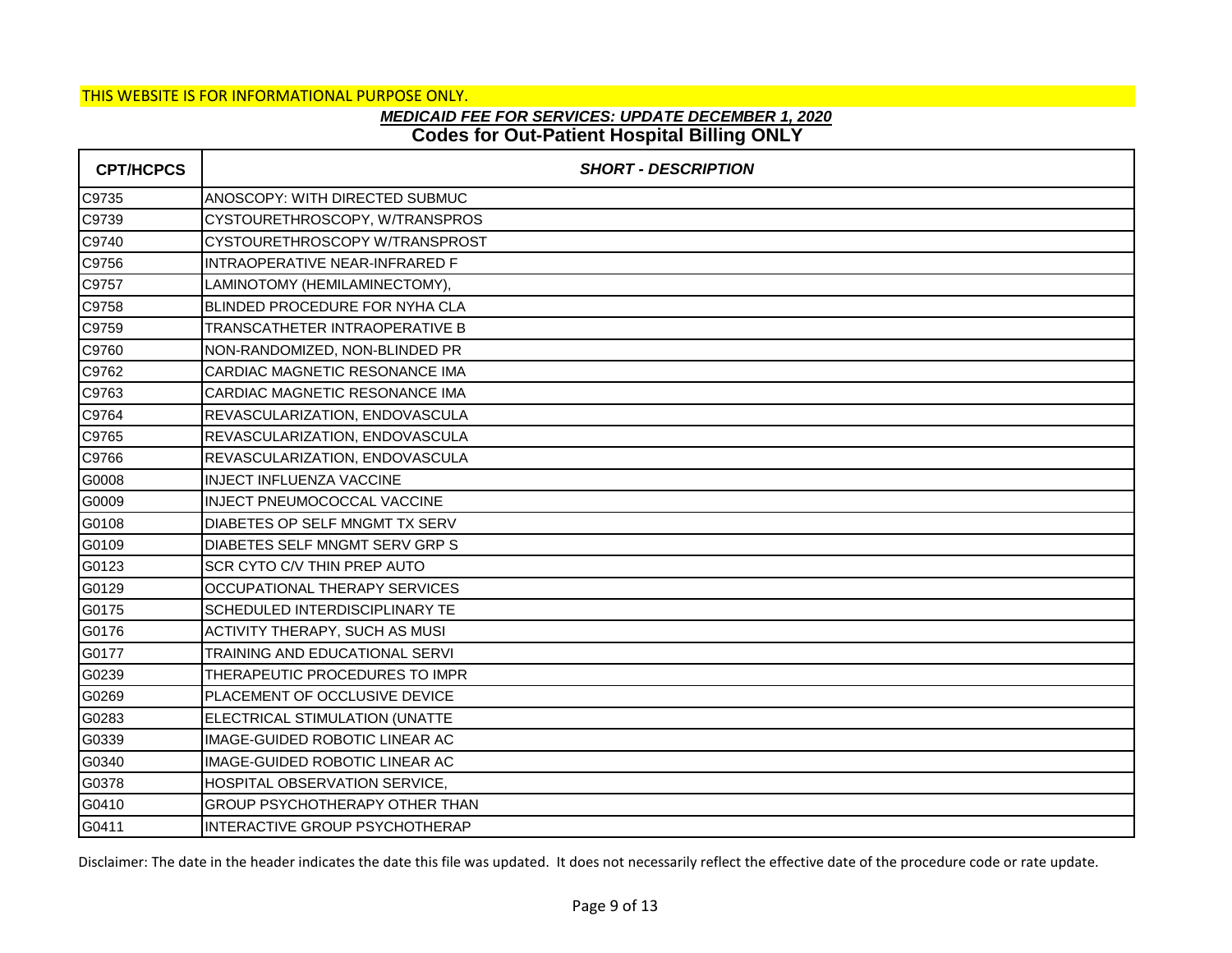## **Codes for Out-Patient Hospital Billing ONLY** *MEDICAID FEE FOR SERVICES: UPDATE DECEMBER 1, 2020*

| <b>CPT/HCPCS</b> | <b>SHORT - DESCRIPTION</b>     |
|------------------|--------------------------------|
| G0463            | HOSPITAL OUTPATIENT CLINIC VIS |
| G9017            | AMANTADINE HYDROCHLORIDE, ORAL |
| G9147            | OUTPATIENT INTRAVENOUS INSULIN |
| J7336            | CAPSAICIN 8% PATCH, PER SQUARE |
| J7512            | PREDNISONE, IMMEDIATE RELEASE  |
| J7599            | IMMUNOSUPPRESSIVE DRUG, NOT OT |
| J7699            | NOC DRUGS, INHALATION SOLUTION |
| J8540            | DEXAMETHASONE, ORAL, 0.25 MG   |
| J8540            | DEXAMETHASONE, ORAL, 0.25 MG   |
| P9604            | TRAVEL ALLOWANCE ONE WAY IN CO |
| Q0091            | SCREENING PAPANICOLAOU SMEAR:  |
| Q0092            | SET UP PORTABLE XRAY           |
| Q0162            | ONDANSETRON 1 MG. ORAL         |
| Q4100            | SKIN SUBSTITUTE, NOT OTHERWISE |
| Q4101            | APLIGRAF, PER SQUARE CENTIMETE |
| Q4103            | OASIS BURN MATRIX, PER SQUARE  |
| Q4103            | OASIS BURN MATRIX, PER SQUARE  |
| Q4104            | INTEGRA BILAYER MATRIX WOUND D |
| Q4104            | INTEGRA BILAYER MATRIX WOUND D |
| Q4106            | DERMAGRAFT, PER SQUARE CENTIME |
| Q4107            | GRAFTJACKET, PER SQUARE CENTIM |
| Q4107            | GRAFTJACKET, PER SQUARE CENTIM |
| Q4108            | INTEGRA MATRIX, PER SQUARE CEN |
| Q4108            | INTEGRA MATRIX, PER SQUARE CEN |
| Q4110            | PRIMATRIX, PER SQUARE CENTIMET |
| Q4110            | PRIMATRIX, PER SQUARE CENTIMET |
| Q4111            | GAMMAGRAFT, PER SQUARE CENTIME |
| Q4111            | GAMMAGRAFT, PER SQUARE CENTIME |
| Q4112            | CYMETRA, INJECTABLE, 1CC       |
| Q4112            | CYMETRA, INJECTABLE, 1CC       |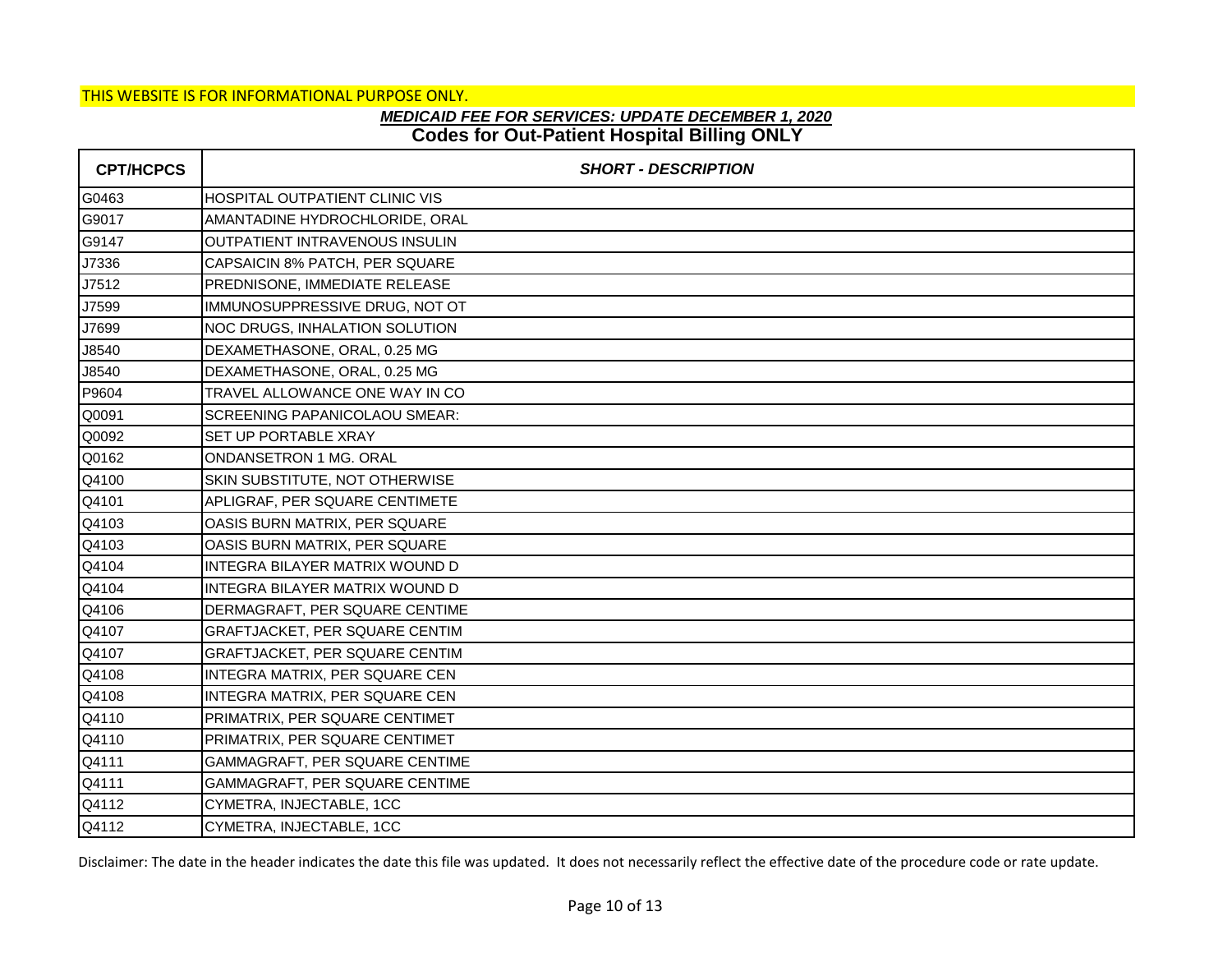## **Codes for Out-Patient Hospital Billing ONLY** *MEDICAID FEE FOR SERVICES: UPDATE DECEMBER 1, 2020*

| <b>CPT/HCPCS</b> | <b>SHORT - DESCRIPTION</b>            |
|------------------|---------------------------------------|
| Q4113            | <b>GRAFTJACKET XPRESS, INJECTABLE</b> |
| Q4113            | <b>GRAFTJACKET XPRESS, INJECTABLE</b> |
| Q4114            | INTEGRA FLOWABLE WOUND MATRIX,        |
| Q4114            | INTEGRA FLOWABLE WOUND MATRIX,        |
| Q4116            | ALLODERM, PER SQUARE CENTIMETE        |
| Q4122            | DERMACELL, DERMACELL AWM OR DE        |
| Q4123            | ALLOSKIN RT, PER SQUARE CENTIM        |
| Q4124            | OASIS ULTRA TRI-LAYER WOUND MA        |
| Q4125            | ARTHROFLEX, PER SQUARE CENTIME        |
| Q4126            | MEMODERM, DERMASPAN, TRANZGRAF        |
| Q4127            | TALYMED, PER SQUARE CENTIMETER        |
| Q4128            | FLEX HD, ALLOPATCH HD, OR MATR        |
| Q4130            | STRATTICE TM, PER SQUARE CENTI        |
| Q4134            | HMATRIX, PER SQUARE CENTIMETER        |
| Q4135            | MEDISKIN, PER SQUARE CENTIMETE        |
| Q4136            | EZ-DERM, PER SQUARE CENTIMETER        |
| Q4150            | ALLOWRAP DS OR DRY, PER SQUARE        |
| Q4151            | AMNIOBAND OR GUARDIAN, PER SQU        |
| Q4152            | DERMAPURE, PER SQUARE CENTIMET        |
| Q4153            | DERMAVEST AND PLURIVEST, PER S        |
| Q4154            | BIOVANCE, PER SQUARE CENTIMETE        |
| Q4155            | NEOXFLO OR CLARIXFLO, 1 MG            |
| Q4156            | NEOX 100 OR CLARIX 100, PER SQ        |
| Q4157            | REVITALON, PER SQUARE CENTIMET        |
| Q9962            | HIGH OSMOLAR CONTRAST MAT 300-        |
| Q9962            | HIGH OSMOLAR CONTRAST MAT 300-        |
| S0596            | PHAKIC INTRAOCULAR LENS FOR CO        |
| 77385            | <b>RADIATION THERAPY DELIVERY</b>     |
| 77386            | RADIATION THERAPY DELIVERY            |
| 77387            | GUIDANCE FOR LOCALIZATION OF T        |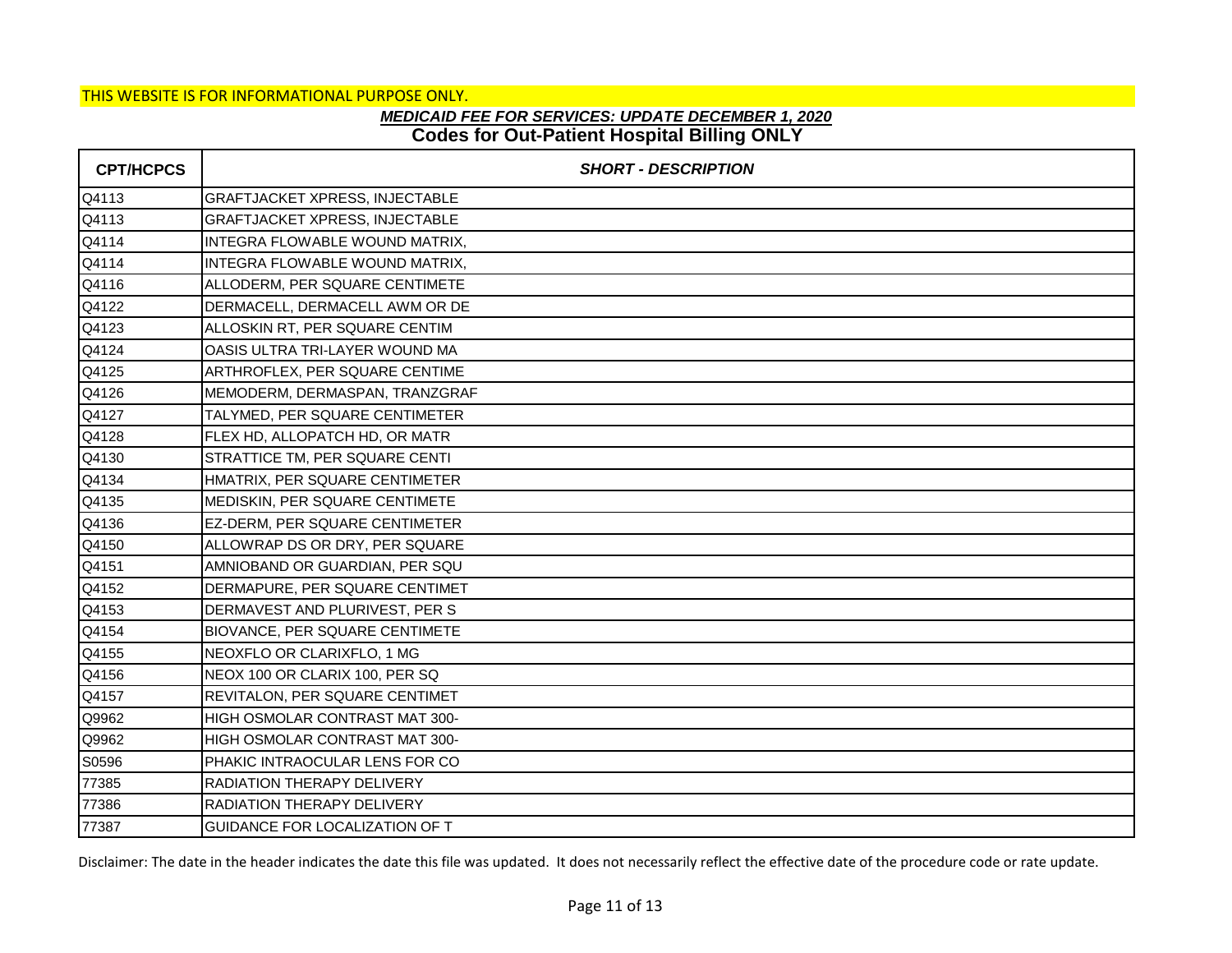## **Codes for Out-Patient Hospital Billing ONLY** *MEDICAID FEE FOR SERVICES: UPDATE DECEMBER 1, 2020*

| <b>CPT/HCPCS</b> | <b>SHORT - DESCRIPTION</b>            |
|------------------|---------------------------------------|
| 90785            | INTERACTIVE COMPLEXITY (LIST S        |
| 90802            | <b>INTERACT PSYCH DIAG INTERV EXA</b> |
| 90840            | PSYCHOTHERAPY FOR CRISIS: EACH        |
| 90849            | MULTI-FAMILY PSYCHOTHERAPY.,          |
| 90849            | MULTI-FAMILY PSYCHOTHERAPY SUD        |
| 90863            | PHARMACOLOGIC MANAGEMENT, INCL        |
| 90885            | PSYCHIATRIC EVALUATION OF HOSP        |
| 90889            | PREPARATION OF REPORT OF PATIE        |
| 90901            | <b>BIOFEEDBACK TRAINING BY ANY MO</b> |
| 92508            | GROUP TREATMENT OF SPEECH, LAN        |
| 92546            | TORSION SWING TEST, WITH RECOR        |
| 92556            | SPEECH AUDIOMETRY, THRESHOLD/DI       |
| 92558            | EVOKED OTOACOUSTIC EMISSIONS,         |
| 92579            | VISUAL REINFORCEMENT AUDIOMETR        |
| 92605            | EVAL RX NON-SPEECH GEN AUG COM        |
| 92606            | THERAP SERV NON-SPEECH-GENERAT        |
| 92618            | EVALUATION FOR PRESCRIPTION OF        |
| 93786            | AMBULATORY BLOOD PRESSURE MONI        |
| 93788            | AMBULATORY BLOOD PRESSURE MONI        |
| 93797            | PHYSICIAN OR OTHER QUALIFIED H        |
| 94640            | NONPRESSURED INHALATION TX            |
| 94660            | CPAP, INITATION/MANAGEMENT            |
| 94667            | <b>MANIPULATION CHEST WALLINIT</b>    |
| 97010            | P.T. TX TO 1 AREA: HOT/COLD PAC       |
| 97012            | P.T. TX-1 AREA:TRACTION, MECHAN       |
| 97014            | APPLICATION OF ELECTRICAL STIM        |
| 97016            | P.T. TX-1 AREA: PNEUMATIC DEVIC       |
| 97018            | P.T. TX-1 AREA: PARAFFIN BATH         |
| 97022            | P.T. TX-1 AREA: WHIRLPOOL             |
| 97024            | P.T. TX-1 AREA: DIATHERMY             |